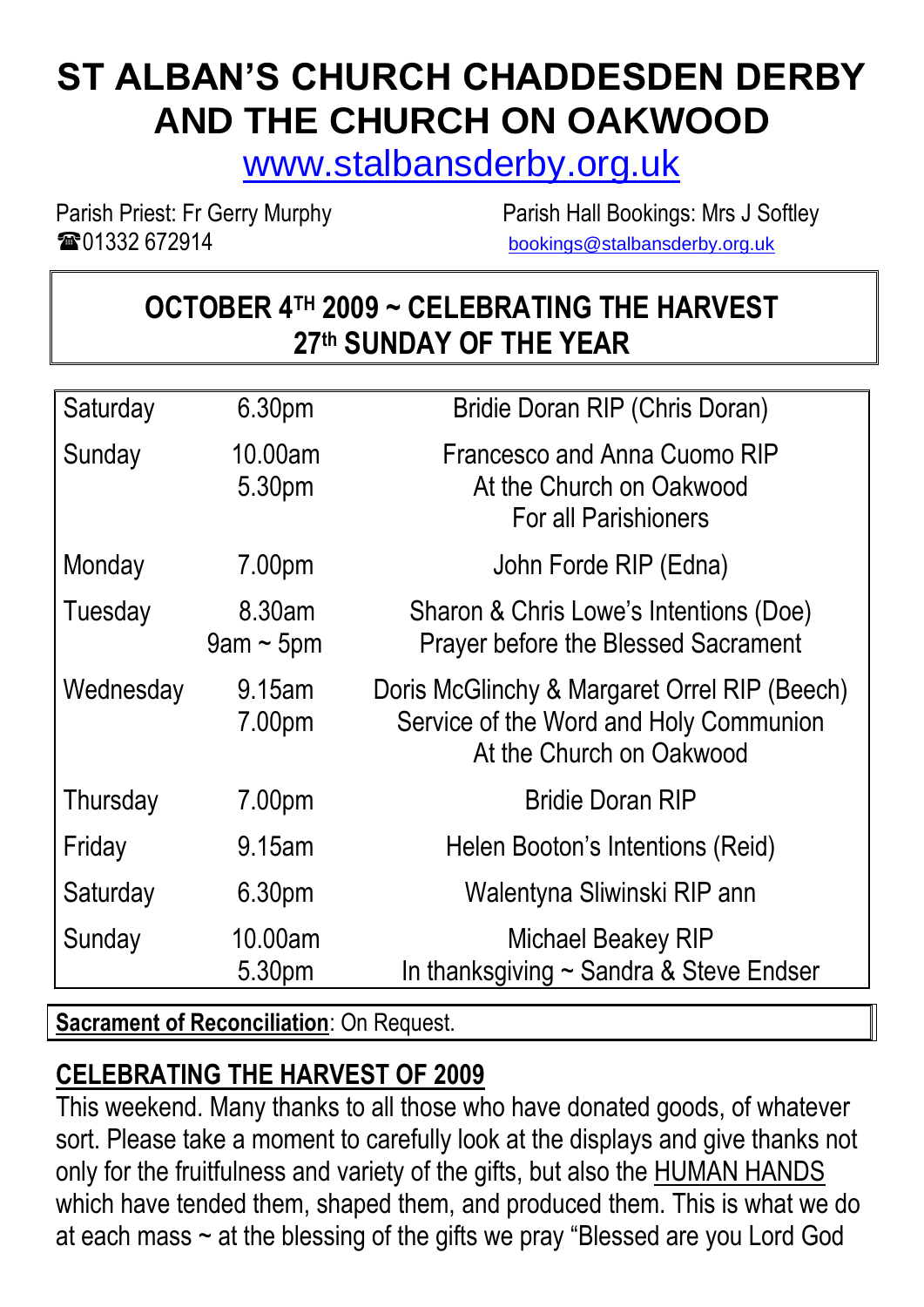of all creation. Through your goodness we have this bread and wine to offer, which earth has given and human hands have made. They will become for us our food and drink".

Thanks to Susanna Aitchinson and her team for mounting the display. Everything will be sold after 10am mass and the proceeds given to cafod.

# **CAFOD HARVEST FAST DAY**

Was last Friday. Please place your envelopes in the Second Collection after Holy Communion.

The Parish Council have invited MARIE MOLLOY, the Cafod Regional Officer, to come and help us with our Cafod Activities, Fair-trade, and other initiatives. She is coming on Thursday, October 22nd at 7.30pm in the Hall; can you come and find out more?

# **RELICS OF ST. THERESE OF LISIEUX**

are visiting this country for the next month. They are at St. Barnabas' Cathedral, Nottingham from Monday, October 5<sup>th</sup>, 5pm  $\sim$  until Tuesday, October 6<sup>th,</sup> 12noon. The programme begins with an opening ceremony at 5pm, followed by mass at 7pm and night prayer at 9pm on the Monday. Tuesday is given to school visits from 9am  $\sim$ 12noon See Poster. There is a two page article on St. Therese available this weekend; please take one. See [www.catholicrelics.co.uk](http://www.catholicrelics.co.uk/)

# **NEW INQUIRY GROUP**

We are running a four week "taster" session for anyone curious about finding out more about Catholics. It will be open ended and start with people's own experiences, questions, curiosities and perplexions.

Shaun & Di Reid  $\blacksquare$  672091 spoke about it at the end of mass last weekend. It will begin on Monday, October 5<sup>th</sup> at 7.30pm in the Parish Centre. Do you know anyone who might like to come along  $\sim$  no strings attached! Please ask them and show them this note.

# **HOSPITAL CHAPLAINCY**

Royal Derby are looking to recruit more chaplaincy visitors, Chapel assistants and A&E Support Team member. See notice. Contact the Chaplaincy on 2789500 or 789496 or email [chaplaincy@derbyhospitals.nhs.uk](mailto:chaplaincy@derbyhospitals.nhs.uk)

# **200 CLUB DRAW FOR OCTOBER**

Will take place today in the Hall at 11.15am. Please send your monies and cheques beforehand. Thanks for your support.

# **ANNIE SQUIRES AND CHILDREN**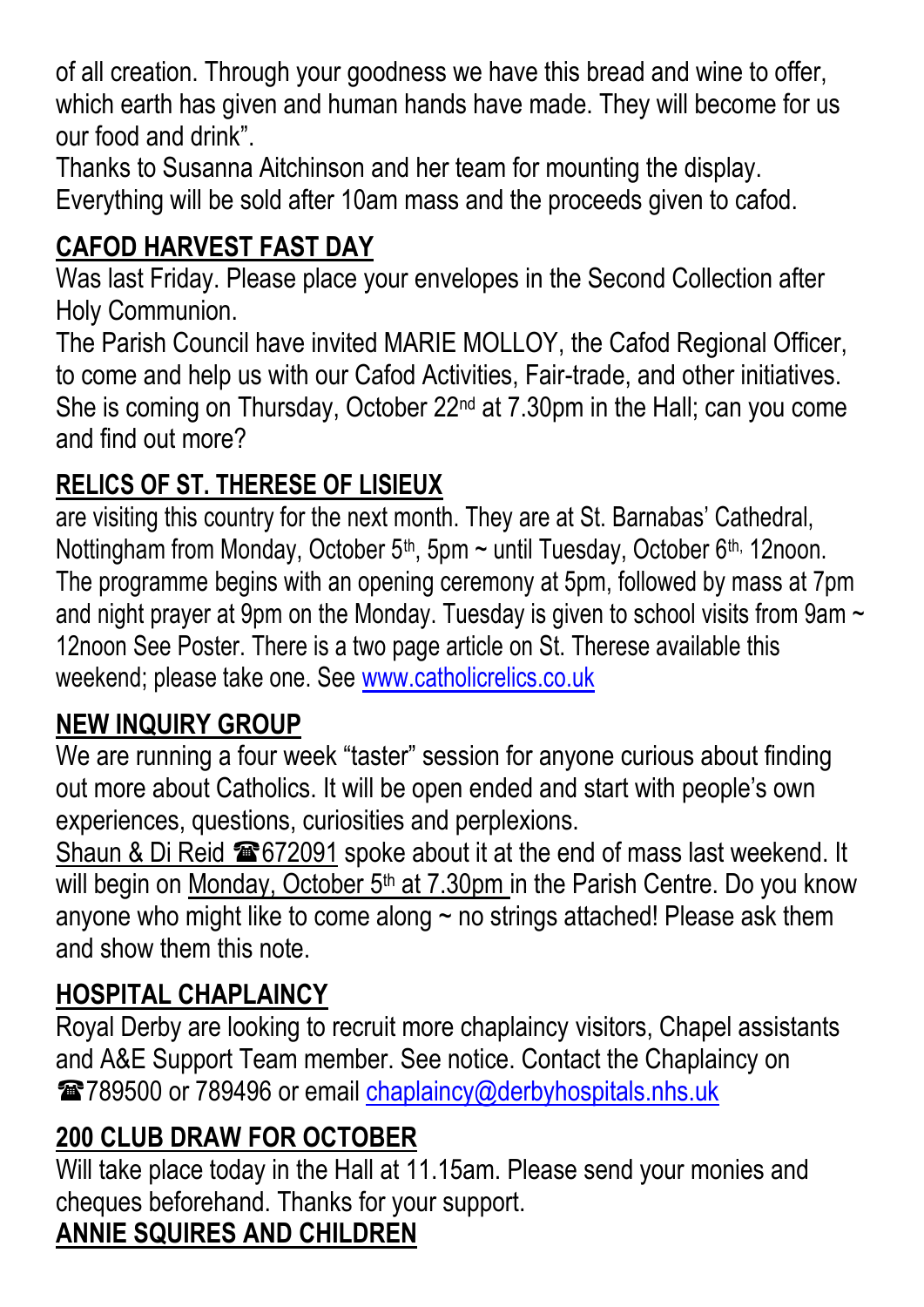Have recently moved parish to Our Lady of Lourdes, Mickleover, so that they can better support Annie's elderly parents, who normally go to church there. Our thanks and prayers to Annie, Freya, James and Lorna. We will miss you!

# **MUSICAL EVENING ~ SATURDAY OCTOBER 17TH**

Feature our own DAVE BELL. Shared table and Bar. Bring your favourite dish to share. Wine, beer and soft drinks will be available at the bar. Begins at 8pm – 11pm; in the Parish Centre; see Cecelia Lewis for more information.

#### **FINANCE GROUP MEETING**

This Thursday, October  $8<sup>th</sup>$ , at 7.30pm in the Parish Centre.

# **NEXT SUNDAY AT 10am MASS**

We shall be baptising baby William Radford and receiving his two sisters, Imogen and Olivia, into Full Communion with the Catholic Church

# **Faith In Families ( formerly the Catholic Children's Society** )

We have been asked to make the autumn collection from boxes held by parishioners, please will box holders leave their boxes at one of our masses where they will be collected, counted & then returned to your homes. If anyone requires their box collecting from their home please contact Steve on 661819 Many thanks Sandra & Steve Endsor

# **ST ALBAN'S SPIRITUALITY GROUP**

would like to invite you to an Evening of Spiritual Exploration on Tuesday..

- 13<sup>th</sup> Oct. Praying God's Word
- 27th Oct. Praying God's Word
- 10th Nov. Meditation
- 24<sup>th</sup> Nov. Spiritual Healing service
- 08th Dec. Advent Reflection

Each evening will be held in the Parish Centre starting at 7.30pm and ending about 8.30pm including the chance for tea/coffee and biscuits

# **COLLECTIONS:**

Last week £756.01 plus £150 standing orders. Thank you all.

**COUNTERS NEXT WEEK** ~ Rosaria and Renato Adinolfi

**WELCOMERS NEXT WEEK:** 6.30pm Ellen Taylor & Alice White 10.00am Kath Leach & Family

**FIRST READING**: Genesis 2:18-24